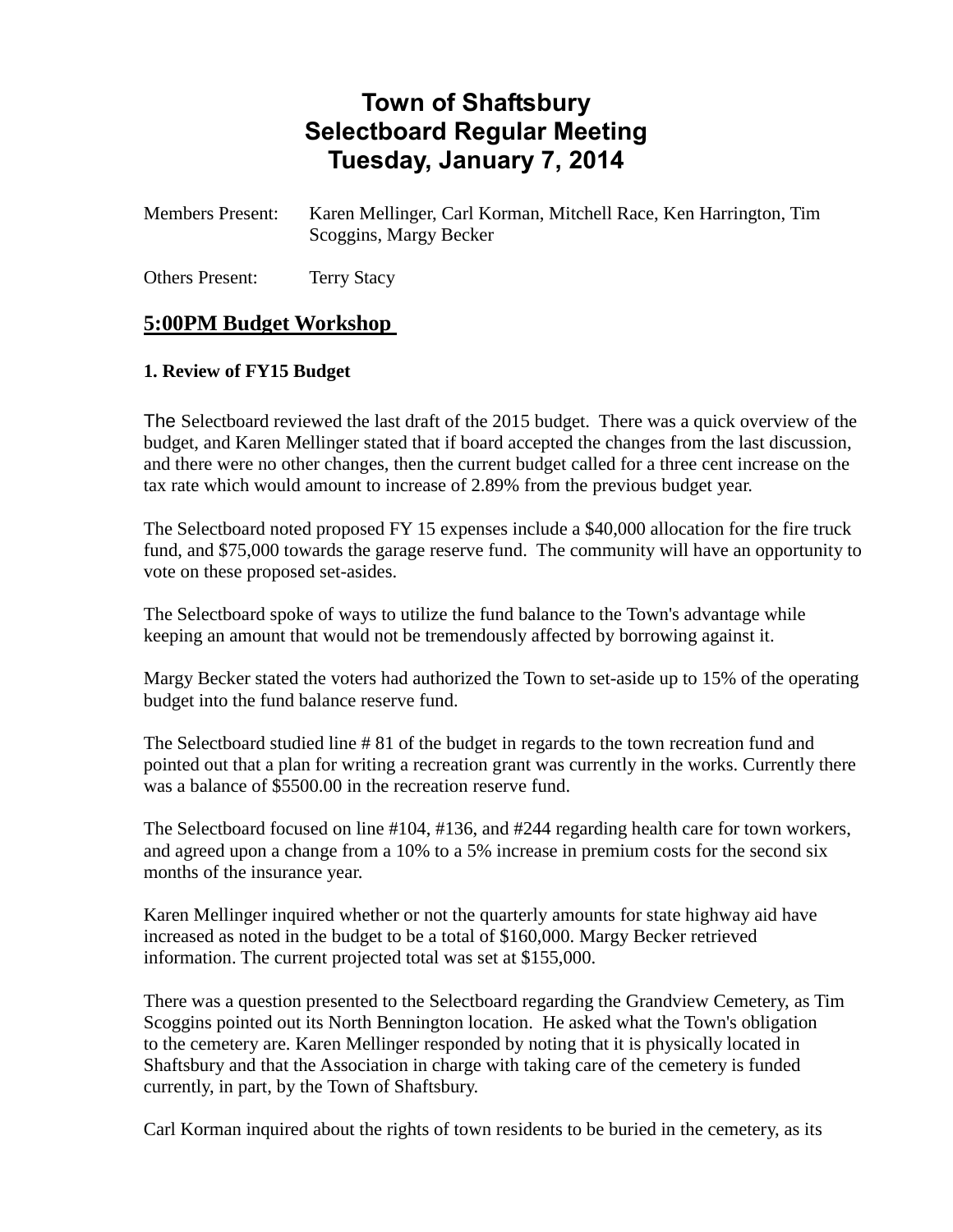caretaker organization has a Bennington address, yet is taken care of by the Town of Shaftsbury. Karen Mellinger determined that residents are allowed to be buried at the cemetery, and that there are current former residents who reside in the cemetery. Carl Korman noted that the cemetery is not listed as a current burial ground for residents of the Town.

There was a discussion about the Association taking care of the cemetery. It was noted that the Association came to the Selectboard a few years ago with a proposal to care for the cemetery with the assistance of funds from the town. The Association has experienced financial hardship, which threatened its ability to care for the cemetery. Primary duties of the Association included caring for the cemetery headstones.

Carl Korman determined that if the Town is paying to maintain the cemetery, it should therefore be presented as a burial option to residents. He also pointed out there was little to no information on the Association's FY15 Request for Appropriation form regarding what the Association does with the monies it receives from Shaftsbury. Tim Scoggins noted they did not mention the amount of their annual expenses in their report to the Town.

Mitchell Race suggested the Selectboard make a change in the appropriation to the Grandview Cemetery Association. Karen Mellinger said this was a possible action the Board could take, yet doing so could present future problems to the Association in its efforts to care for the cemetery.

Carl Korman cited State statutes specifying that all lands owned by or held by, and all funds and all property held by the Association, may be transferred to the town which lands are located upon. The law also noted how the town shall hold funds in trust in the event the cemetery association dissolves and the town takes control of cemetery maintenance.

Carl Korman requested that he would like more information from the Grandview Cemetery Association in order to know if it has non-profit status. He also expressed interest in knowing how funds were being handled .

The Selectboard held a discussion and went around the table to ask each member if there were any suggestions on ways to decrease the proposed FY15 budget.

Ken Harrington had a question regarding the Town's obligation to replace the 2006 International truck located within the highway equipment and maintenance portion of the budget. There was a discussion on ways to repair the truck as opposed to replacing it.

Tim Scoggins asked Ken Harrington if he agreed the Town needed to purchase the amount of gravel proposed in the budget. Ken Harrington stated he believed that the amount of gravel was potentially excessive in his opinion.

Ken Harrington made a suggestion concerning the tractor used for plowing sidewalks. The current salter is questionable, as it has been repaired and modified numerous times. There is a question as to whether the tractor itself could be attached to a new salter if replaced. Karen Mellinger noted that the situation in its current state calls for a replacement.

The Selectboard agreed final resolution needed to be agreed upon as to whether to replace the sidewalk machine in the current budget year, and the need for a discussion with Road Foreman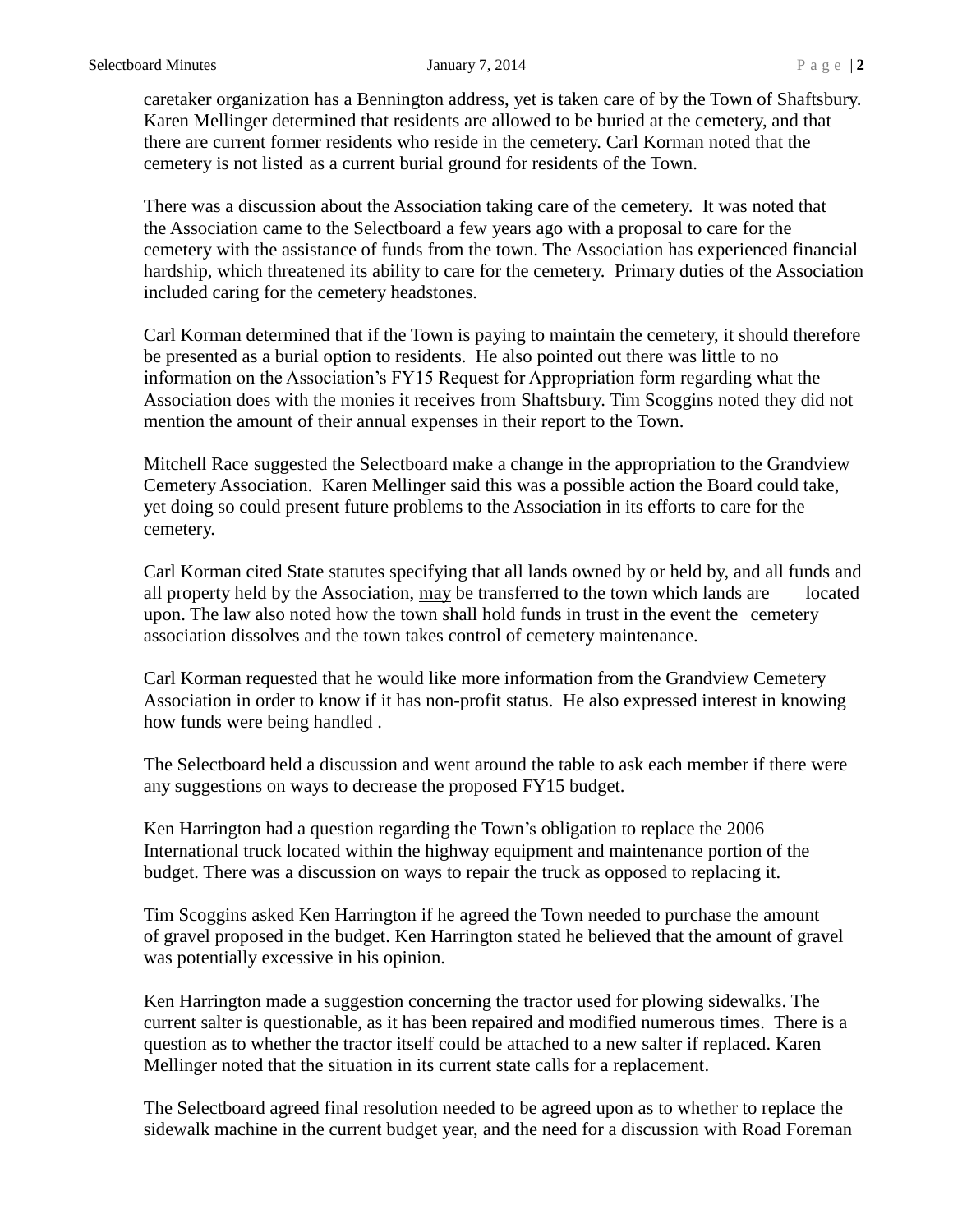Terry Stacy was noted. Karen Mellinger noted \$1,000 was currently in the fund for equipment replacement, and that selling the tractor could offset the cost of purchasing a used machine.

## **6:30P.M. Regular Business**

## **1. Call To Order**

Meeting was called to order by Karen Mellinger at 6:45P.M.

#### **2. Conflict of Interest**

None

## **3. Approval of Minutes**

## **Motion to approve Town of Shaftsbury Selectboard Minutes for December 30 th, 2013. Moved by Carl Korman/Mitchell Race 2nd. Motion carried unanimous (5-0-0).**

Mitchell Race corrected the section which mentioned Tim Scoggins absence, and corrected the portion where it presumably mentioned Mitchell Race being absent.

Mitchell Race revised the section which cited concern of State Park Road.

#### **4. Warrants**

**Motion to approve Retirement Warrant in the amount of \$6,030.52. Moved by Carl Korman/Mitchell Race 2nd. Motion carried unanimous 5-0-0.**

**Motion to approve Payroll Warrant #14R in the amount of \$67.80. Moved by Carl Korman/Tim Scoggins 2nd. Motion carried unanimous 5-0-0.**

#### **Motion to approve Check Warrant #20 in the amount of \$129,636.07. Moved by Carl Korman/Mitchell Race 2nd. Motion carried unanimous 5-0-0.**

Items over \$1,000: American Rock Salt Company, Barney Construction, Arlington Rescue squad, Blue Cross, Bennington Free Library, Bennington Free Clinic, Bennington project Independence, BROC, Cartographic Technologies, Daley Construction, Grand View cemetery, Bennington Habitat for Humanity, GMP, John Ray & Son, Hospice, Mountain Air Assessor, McCulloch Library, Kevin O' Toole (tax attorney), Park McCulloch, Delinquent Tax Collector, Shaftsbury Historical Society, Taconic Range Appropriation, Vermont Ctr. For Independent Living.

#### **5. Announcements**

None

#### **6. Public Comments**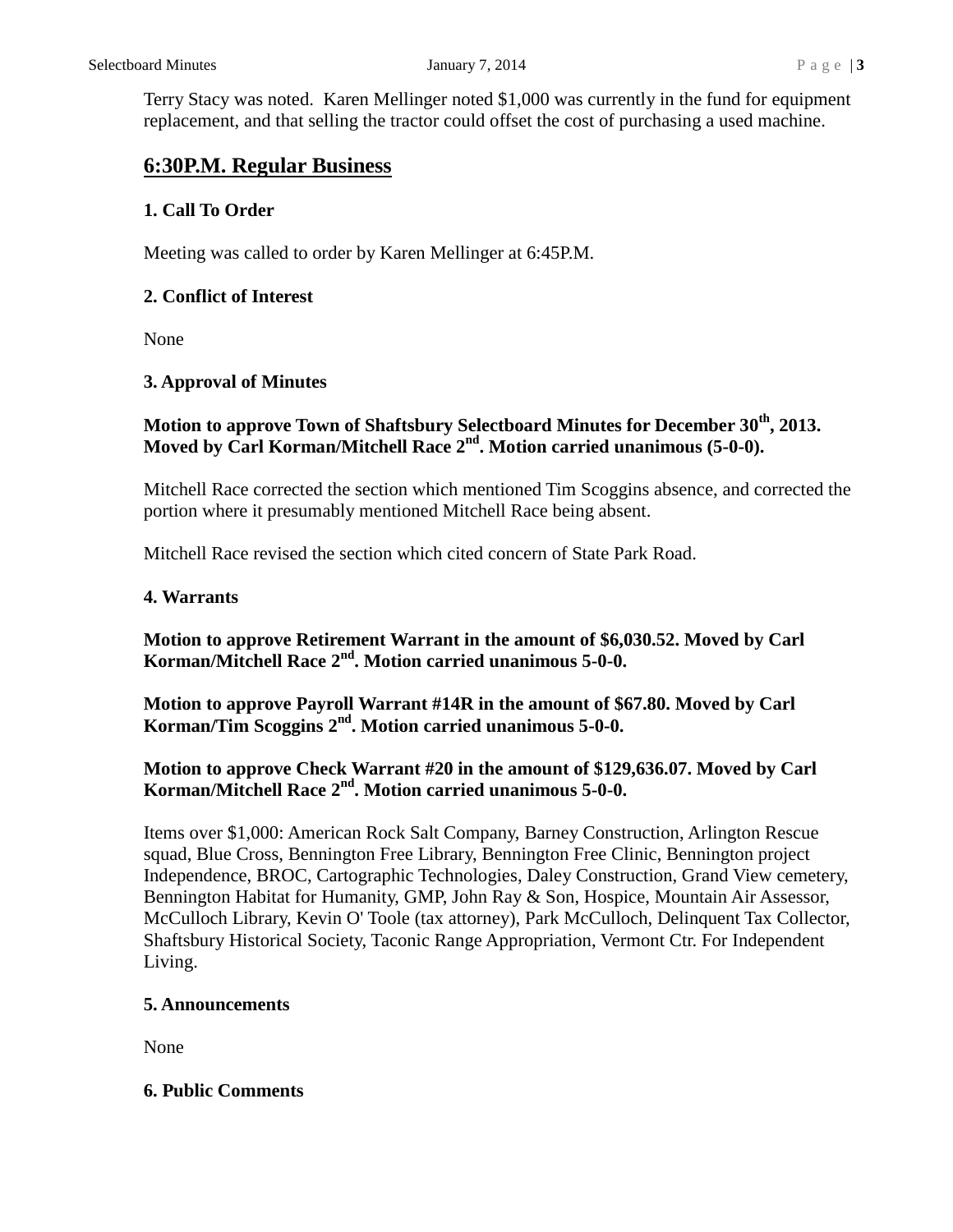None

#### **7. FY15 Budget Discussions Cont'.**

Terry Stacy joined the Selectboard to discuss the budget items regarding the highway department.

The Selectboard discussed the status of the sidewalk machine, as it is currently experiencing mechanical trouble again. The discussion also included the suggestion of buying a new (used) sidewalk machine as opposed to repairing the existing machine owned by the town.

Terry Stacy indicated that he knew of a commercial grade used sidewalk machine for sale with low hours that included a salter, snowblower, and snow blade. He said he would make a trip to see if it was worth purchasing for the town. The Selectboard authorized Terry Stacy to follow up on the matter.

The Selectboard continued to discuss how to finance purchasing a new used sidewalk machine, and it noted that there was \$5,000.00 in the current FY14 budget towards the possible purchase. The \$5,000 appears as a transfer into the equipment reserve fund. Karen Mellinger also pointed out that if voters approved the FY15 budget, the Selectboard would have \$11,000 to work with overall for highway equipment.

Ken Harrington questioned Terry Stacy about reported torque issues with the 2006 International truck. He inquired whether that was the only real problem known. Terry Stacy replied that there are numerous issues with the truck and to put money into further vehicle repairs would be cost prohibitive.

There was discussion regarding the fire truck reserve fund, and it was noted in the past (2006) there was enough in the fund to purchase one truck outright and lease a  $2<sup>nd</sup>$  vehicle. Karen Mellinger informed board members that once the Town paid off the truck in full, the Town was to begin setting aside that amount (approximately \$40,000) into the fire truck reserve fund towards a future purchase. But the reserve fund set-aside for the fire truck was omitted from the FY14 budget.

The total projected expenditures in the FY15 budget was reported to be \$2,001,065, which would reflect a 7.9% increase in expenditures from the FY14 budget year.

Margy Becker commented she had talked to the Fire Chief about a replacement schedule for fire trucks. The replacement plan is based on a 15 year replacement plan. A 20 year life span projection was recommended by the Selectboard . The Board discussed lowering the set-aside for the fire engine to \$35,000.

Tim Scoggins suggested that the \$5,000 decrease coming from the fire truck fund should instead come from the garage fund. Karen Mellinger was hesitant to the idea, and cited a need for a new garage as a current priority.

The Selectboard clarified that \$76,000 was in the fire truck reserve fund overall.

The Selectboard repeated the bottom line expenses in the budget totaled \$2,001,165, of which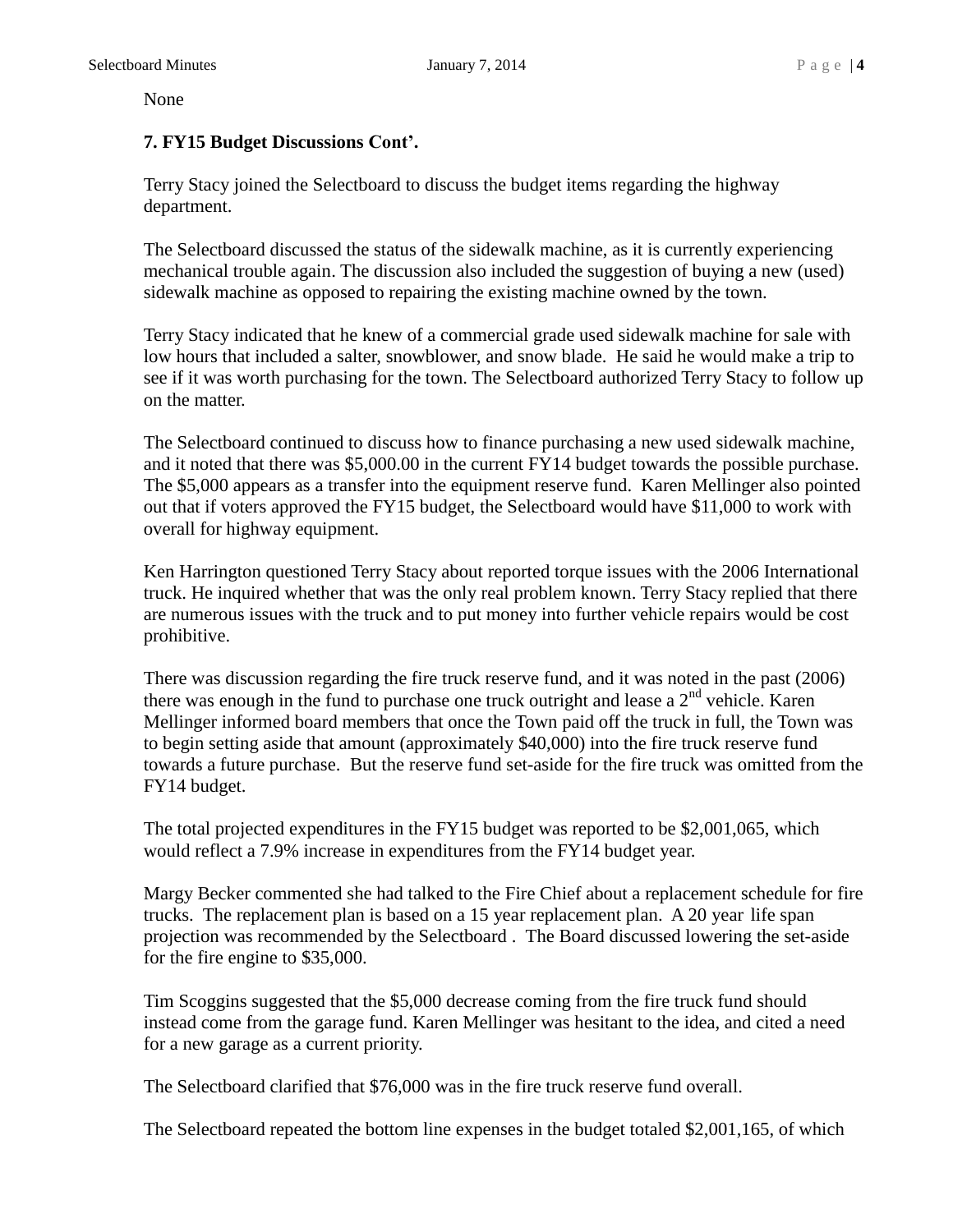the amount to be raised by taxes totaled \$1,420,231.

#### **Motion to approve budget of total expenditures for FY15 budget in amount of \$2,001,065. There would be a percentage increase of 7.9%, and amount to be raised in taxes in the amount \$1,420,231. Korman/Race 2nd. Motion carried unanimous 4-0-1. (Harrington absent).**

The Selectboard requested the minutes should reflect that Ken Harrington had the opportunity to voice approval or dissent of the FY15 budget as he excused himself from the meeting due to an emergency. It was understood that he supported the changes and amendments to the FY15 budget to be approved by the Selectboard.

#### **8. FY14 YTD – Salt, Sand, Gravel, Overtime**

Margy Becker reviewed the numbers regarding the budget allocations for the Town of Shaftsbury supply of salt, sand, and gravel. She also reviewed the hours of overtime regarding the highway department and its need for overtime during the winter storm period. The current winter sand budget was set at \$50,000, and that the current expenses to-date for the winter sand budget totaled \$28,000.

The gravel budget was set at \$65,000, and gravel expenses are currently at \$49,000. The Salt budget was set at \$37,000, and current salt expenses total \$17,067.

The Selectboard discussed how the Town handled the highway department regarding overtime as the Selectboard noted that there was a current system set in place where if the town knew of a storm the day before, that the workers would be sent home a little earlier to offset the amount of overtime required to maintain the roads during the winter season.

#### **9. Preparation of Warning for Town Meeting March 2014**

A warning for the Town of Shaftsbury Town Meeting was being drafted by Margy Becker. Issues of importance to be noted included issues regarding town taxes, town Constables, hourly rates of town officials, and the need to address the issues posed by the Town's current status pursuant to Title 24 (VT Planning/Zoning Statutes) as a "rural town" . A "rural town" requires voters to adopt zoning bylaws and amendments.

The town attorney has informed Margy Becker of a two year statute of limitations to challenge defects in procedures for adoption and amendment of zoning bylaws. The Town Attorney has ` recommended that any bylaw amendments adopted by the Town within the past 24 months should be presented to the voters. Or the Town could ask the voters to reconsider its status as a "rural town". An urban town is authorized to adopt or make changes to its zoning bylaws by majority vote of the Selectboard or City Council, etc.

There was a discussion regarding the Selectboard's adoption of the zoning amendment for industrial composting.

The Selectboard dicusssed the role of the town Constables and noted that when a town has elected a constable who happens to be a fully certified law enforcement officer, then the